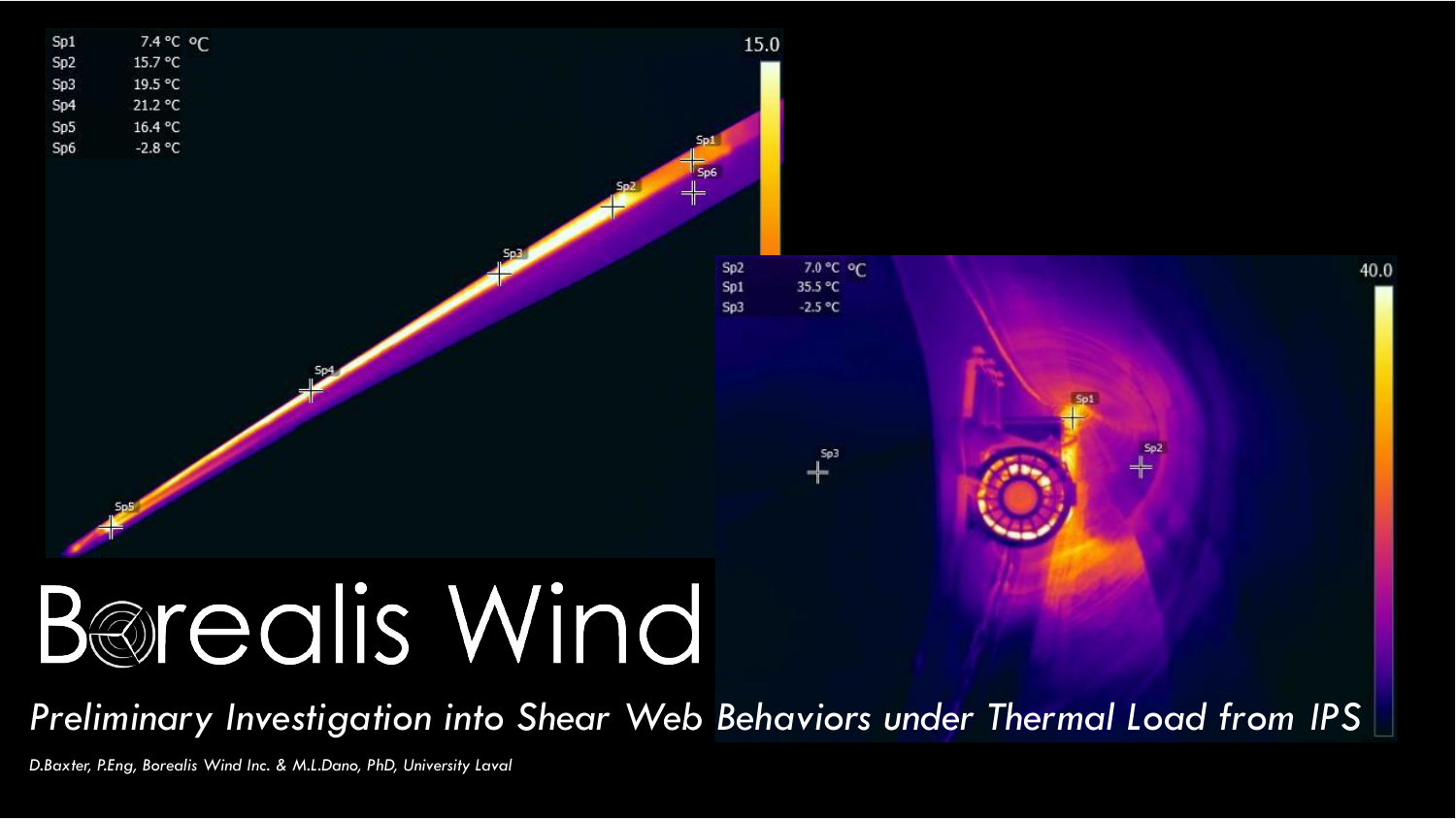### **Important Factors Considered**

- Glass transition temperature (Tg)
- Micro-cracking and voids
- IPS hot-spots



#### SAMPLE Insulation Temperatures vs Time





Figure 2: Optical micrograph of a [90<sub>5</sub>/0<sub>5</sub>], laminate showing microcracking after 400 thermal cycles (100X)

[Ref] Dharia, A., Hayes, B., Seferis, J., Evaluation of microcracking in aerospace composites exposed to thermal cycling: effect of composite layup, laminate thickness and thermal ramp rate, SAMPE Seattle, 2001

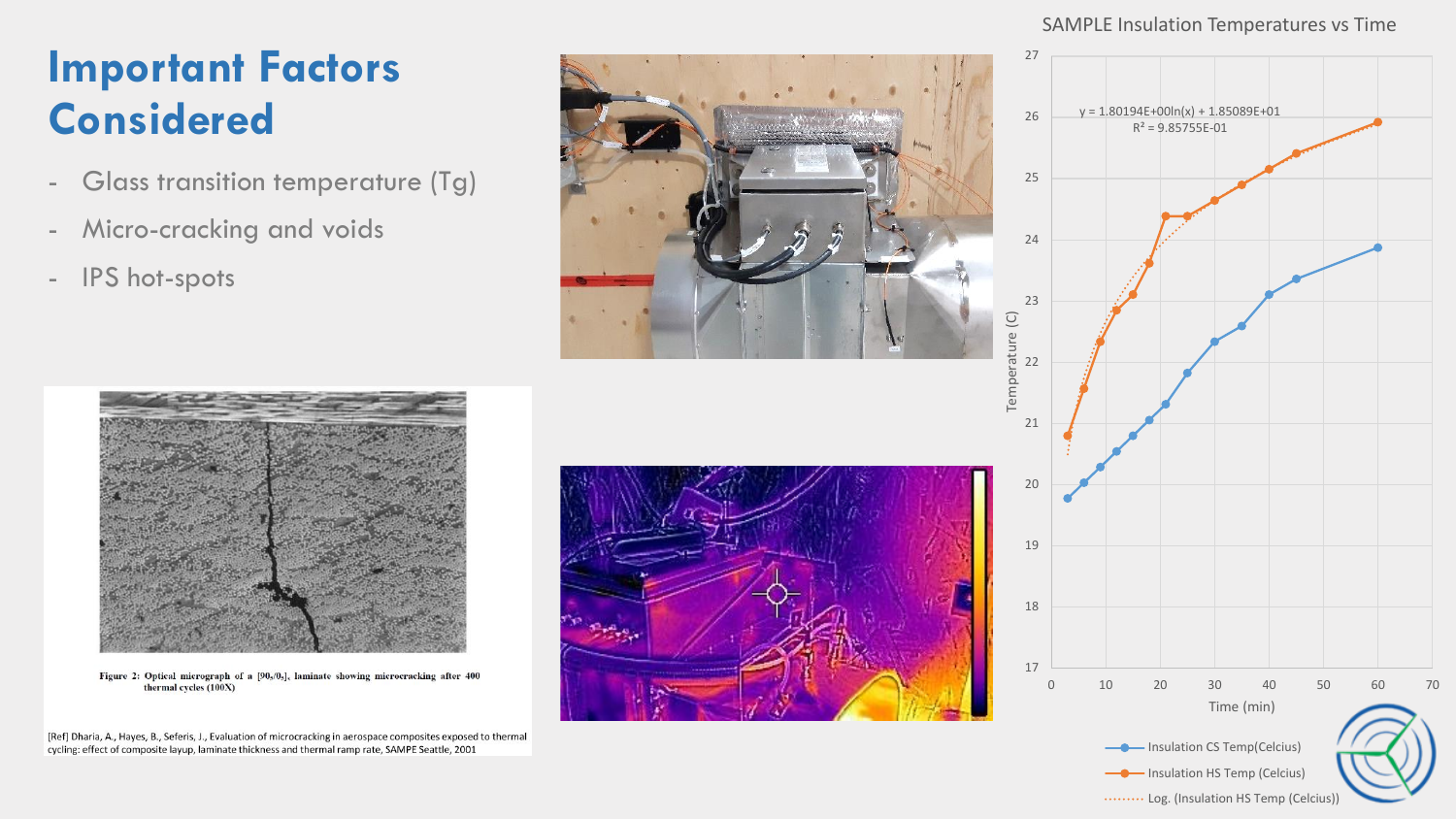

#### **Detailed Investigation**

- Burn-off, Thermo-Mechanical Analysis (TMA), Differential Scanning Calorimeter (DSC)
- Polished microscopy



*Alcrocrac* 500 µm

(b) Microcrack (close-up from Figure 8(c))

(a) Void at the interface (close-up from Figure 8(a))

| <b>Number of Cycles</b>                        | 0     | 700 | 1400 |
|------------------------------------------------|-------|-----|------|
| Voids in percentage of<br>interface length (%) | 49.84 | 58  | 38   |

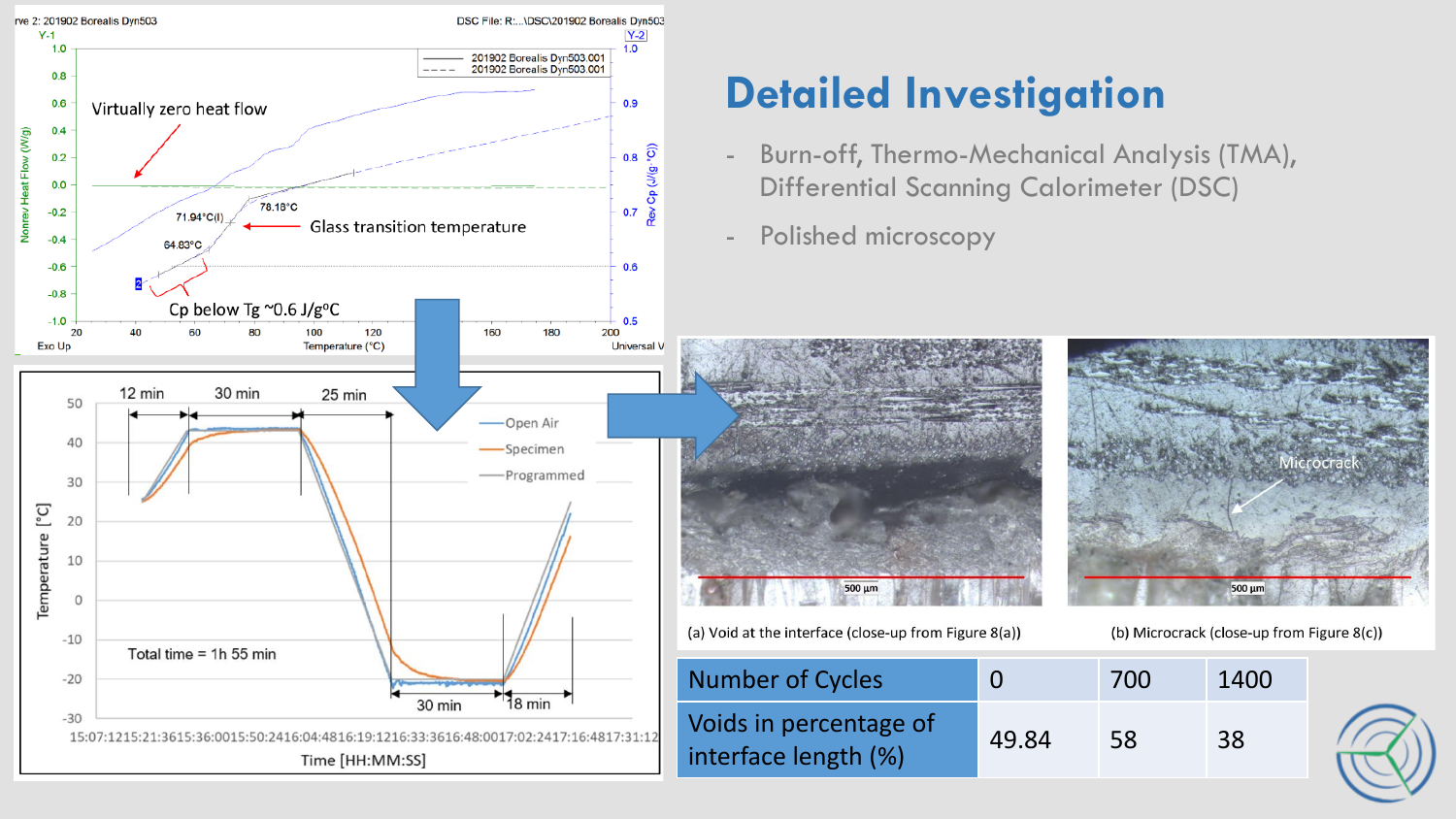## **Testing of Cycled Samples**

- 3 Point Bending ASTM C393M-20
- Held at 23C, 30C, and 43C when loaded